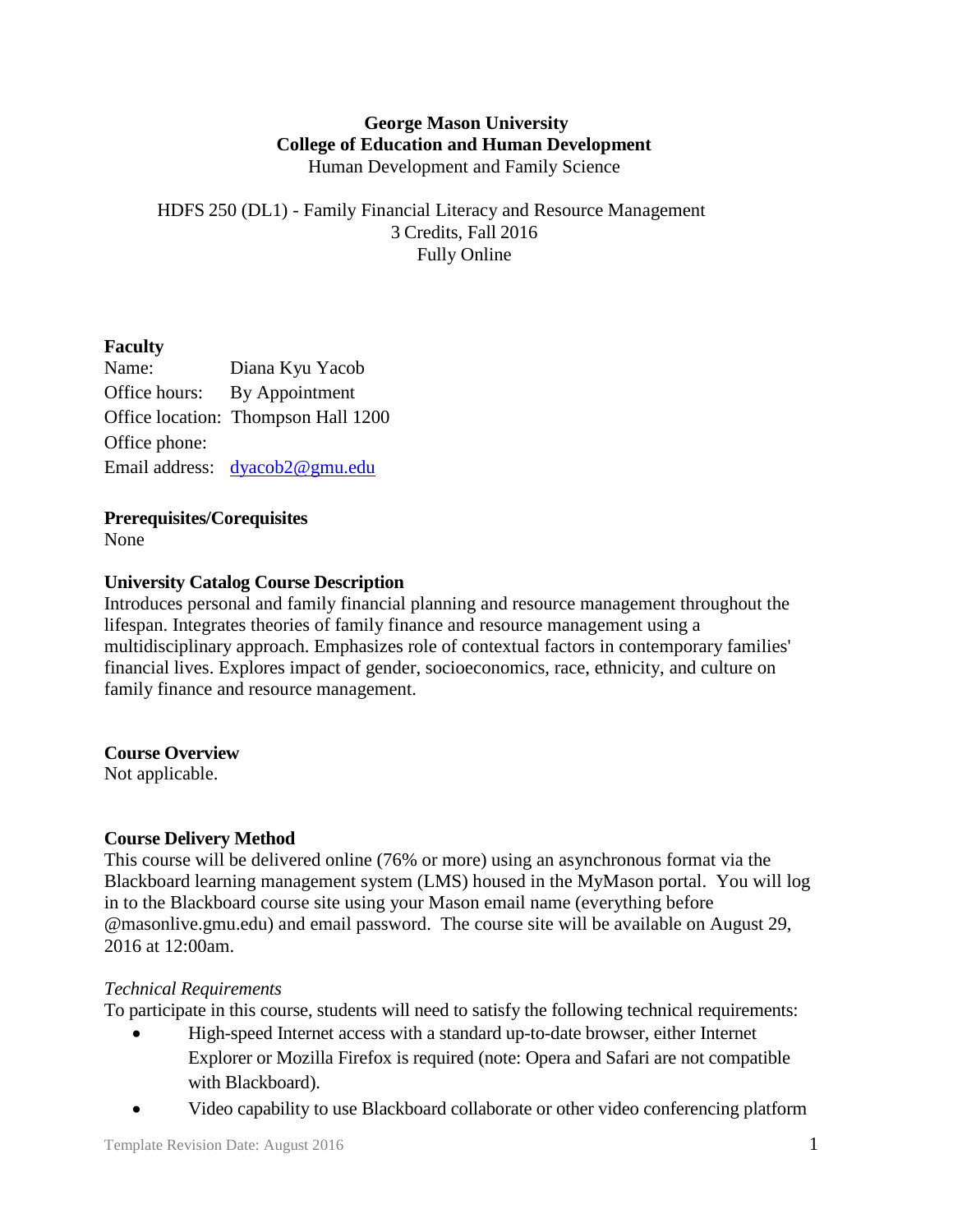- Students must maintain consistent and reliable access to their GMU email and Blackboard, as these are the official methods of communication for this course.
- [Include the following sentence, if applicable:] Students will need a headset microphone for use with the Blackboard Collaborate web conferencing tool.
- Students may be asked to create logins and passwords on supplemental websites and/or to download trial software to their computer or tablet as part of course requirements.
- The following software plug-ins for PCs and Macs, respectively, are available for free download:

[Bulleted list of all course-related plug-ins and Web addresses. Add or delete options, as desired.]

- [Adobe Acrobat Reader: https://get.adobe.com/reader/]
- [Windows Media Player: https://windows.microsoft.com/enus/windows/downloads/windows-media-player/]
- [Apple Quick Time Player: www.apple.com/quicktime/download/]

# *Expectations*

Course Week:

• Log-in Frequency:

Students must actively check the course Blackboard site and their GMU email for communications from the instructor, class discussions, and/or access to course materials at least 5 times per week. [In addition, students must log-in for all scheduled online synchronous meetings.]

- Participation: Students are expected to actively engage in all course activities throughout the semester, which includes viewing all course materials, completing course activities and assignments, and participating in course discussions and group interactions.
- Technical Competence: Students are expected to demonstrate competence in the use of all course technology. Students who are struggling with technical components of the course are expected to seek assistance from the instructor and/or College or University technical services.
- Technical Issues: Students should anticipate some technical difficulties during the semester and should, therefore, budget their time accordingly. Late work will not be accepted based on individual technical issues.
- Workload: Please be aware that this course is **not** self-paced. Students are expected to meet *specific deadlines* and *due dates* listed in the **Class Schedule** section of this syllabus. It is the student's responsibility to keep track of the weekly course schedule of topics, readings, activities and assignments due.
- Instructor Support: Students may schedule a one-on-one meeting to discuss course requirements, content or other course-related issues. Those unable to come to a Mason campus can meet with the instructor via telephone or web conference. Students should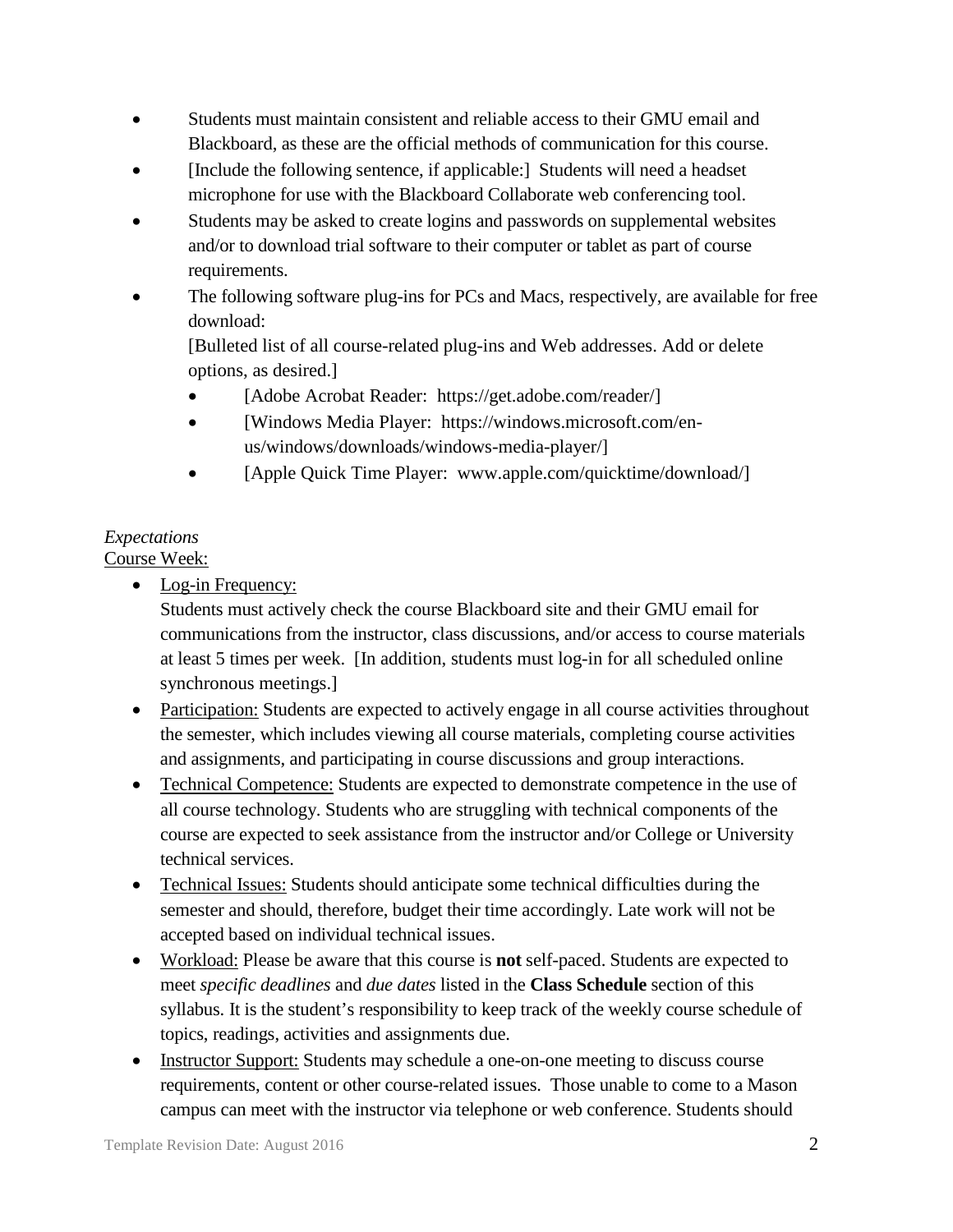email the instructor to schedule a one-on-one session, including their preferred meeting method and suggested dates/times.

- Netiquette: The course environment is a collaborative space. Experience shows that even an innocent remark typed in the online environment can be misconstrued. Students must always re-read their responses carefully before posting them, so as others do not consider them as personal offenses. *Be positive in your approach with others and diplomatic in selecting your words.* Remember that you are not competing with classmates, but sharing information and learning from others. All faculty are similarly expected to be respectful in all communications.
- Accommodations: Online learners who require effective accommodations to insure accessibility must be registered with George Mason University Disability Services.

#### **Learner Outcomes or Objectives**

This course is designed to enable students to do the following:

Develop knowledge and skills about family financial decisions and resource management

- 1. Understand at an introductory level theory, research, practices and policies relevant to family finance and resource management
- 2. Understand current information in planning financial security for an individual or family throughout the life cycle
- 3. Engage in personal growth and development that will enhance students' personal and family literacy and resource management

#### **Professional Standards**

**(**National Council on Family Relations**)**

Upon completion of this course, students will have met the following professional standards: This course is aligned with the standards established by the National Council on Family Relations, focusing specifically on the "Family Resource Management" content area, to include "An understanding of the decisions individuals and families make about developing and allocating resources including time, money, material assets, energy, friends, neighbors, and space, to meet their goals".

#### **Required Texts**

Garman, T., & Forgue, R. (2014). *Personal finance* (12<sup>th</sup> ed.). Mason, OH: Cengage Learning.

#### **Suggested Text**

American Psychological Association. (2010). *Publication manual of the American Psychological Association* (6th ed.). Washington, DC: Author.

#### **Course Performance Evaluation**

Students are expected to submit all assignments on time in the manner outlined by the instructor (e.g., Blackboard, Tk20, hard copy).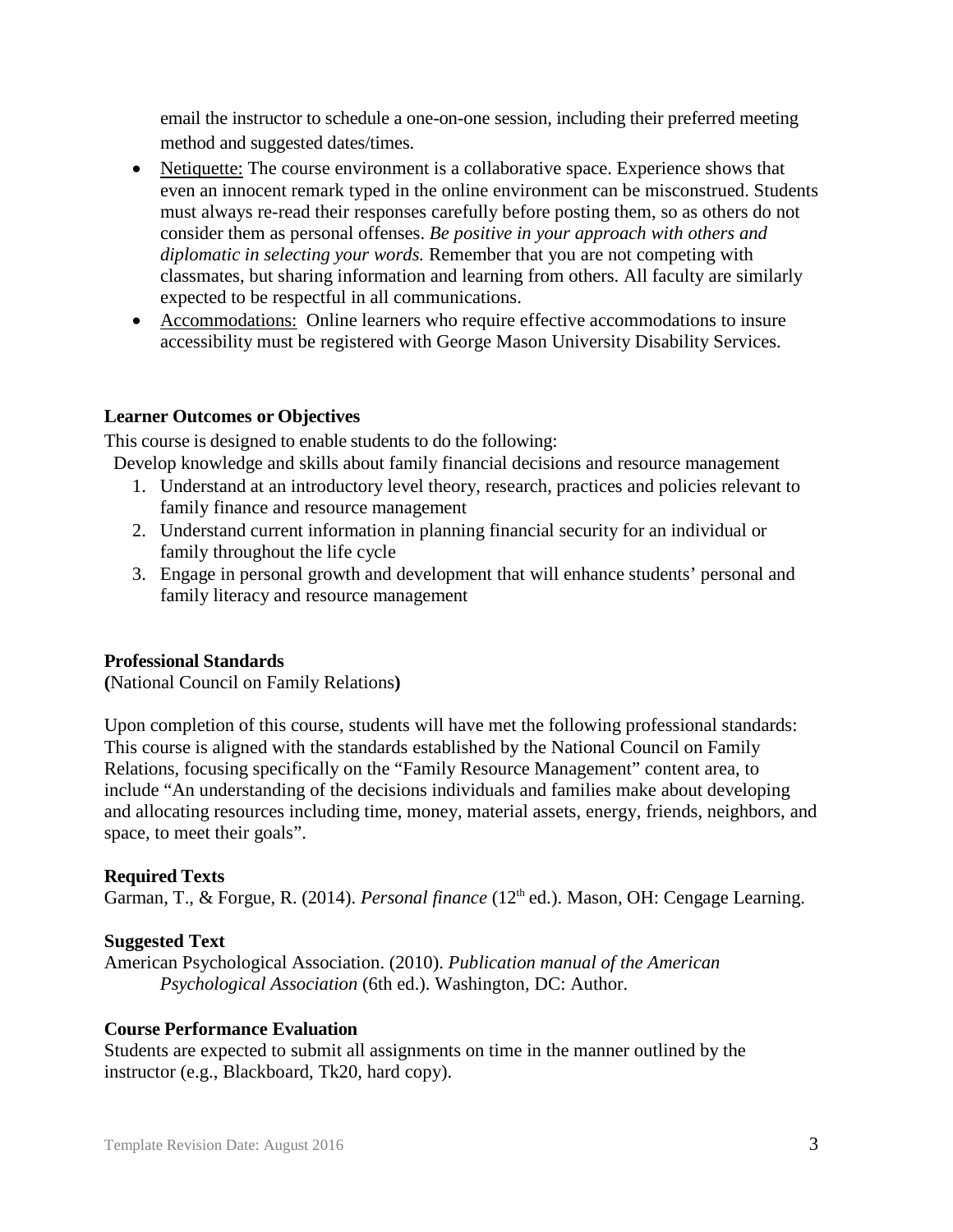#### • **Assignments and Examinations**

This course will utilize discussions posts, quizzes and case studies. All readings and assignments are due Sunday night at 11:59pm. All the relevant course material will also be available in the format of power point presentations, additional readings, videos, webinars, sample Excel documents, and other financial tools. This content will be incorporated into discussions, quizzes, and projects. It is critical for students to review all content in a timely manner. It is imperative that you are active on blackboard, review the material and prepare for class discussions and quizzes.

# **I. Participation via Dialogic Posts on BB** (20 points)

I will post a series of discussion questions. You are asked to participate in these "class discussions" by addressing the question and expanding upon a classmate's posting.

**Requirements of Posts:** To earn full credit, you will need to answer **each** question posted by the instructor for each discussion session as well as post at least one additional response to a classmate's post. This means that you must complete at least 2 posts (within the one-week period allotted for posts and responses.) Each post should include **references to your readings and other sources to enrich the discussion**.

**Evaluation of Discussion Posts:** I consider three categories that are important for building a learning community through group discussions: **1) promptness and initiative**, **2) quality of posting in terms of relevance and contribution to the learning community**, and **3) quantity of posts**.

- Promptness and initiative: Student responds in a timely manner to the discussion questions posted, leaving adequate time for fellow students to reply and engage in a meaningful dialogue about the questions and responses. **Please be kind to your group-mates and do not wait until the last minute to participate in the discussions.**
- Quality of posting: Responses to the instructors question should be at least 3 paragraphs in length (remember a paragraph must be no less than 3 sentences long) and must directly reference either module notes or readings in the formulation of your response. Skimpy responses or responses that do not cite course resources will not receive full credit. I will give you feedback early on so you understand the depth and breadth or expected responses.
- Quantity of postings: Students engaged in discussions will likely post multiple times throughout the open discussion as they dialogue with group-mates to delve deeply into course materials and explore relevant course constructs and research findings. Quantity of postings is considered in relation to quality of postings. In other words, all postings should be meaningful and thoughtful.

Discussions are asynchronous, which means that you will have time to read and respond at any time during the 1-week window that the discussions are available. You do not have to respond at the same exact time as everyone else in class. **Discussion windows will close the Sunday evening at 11:59pm.** Refer to the course calendar for "due by" dates. You will NOT be able to make up any missed discussion post except under extraordinary circumstances (as previously defined in this syllabus).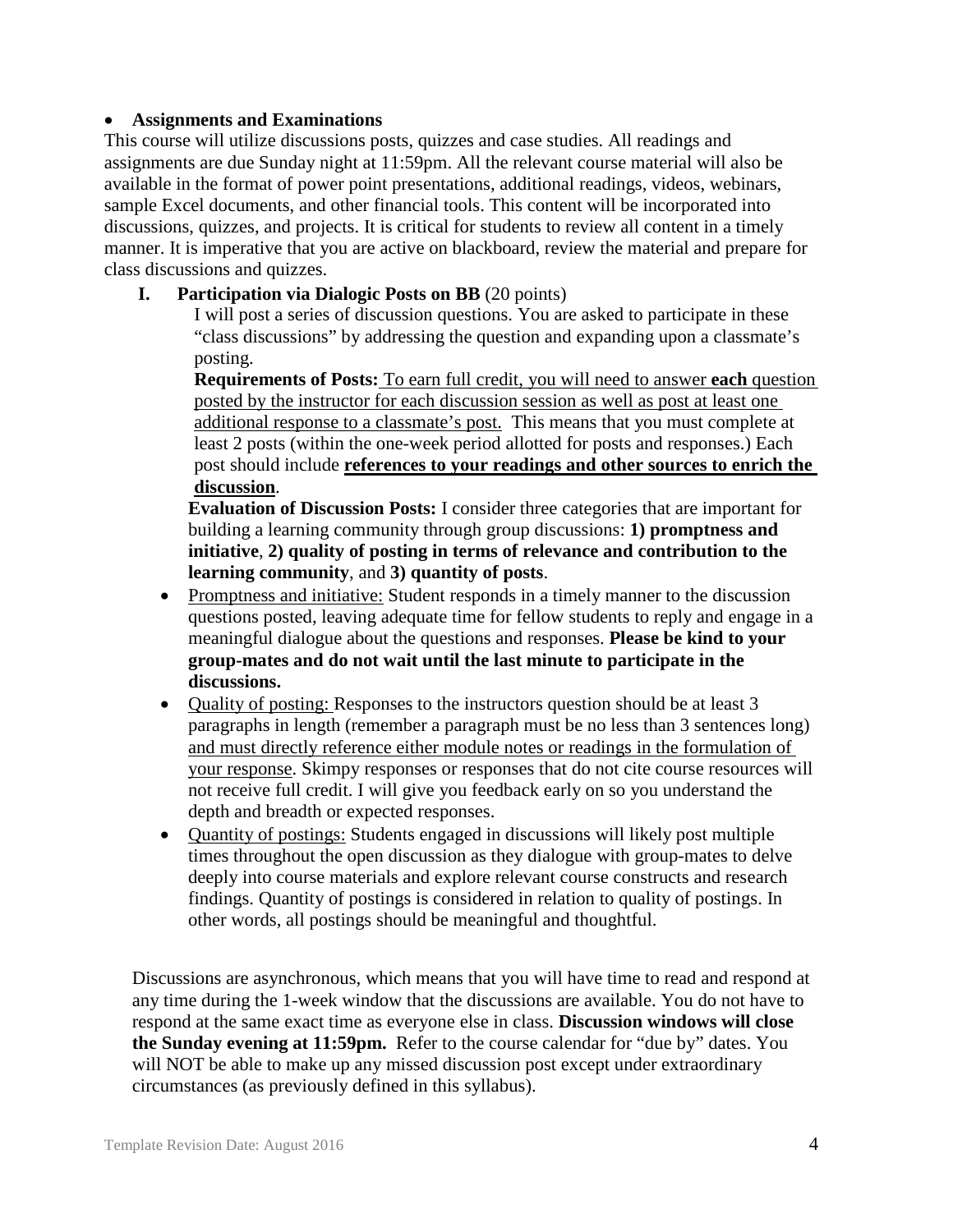**Because active participation and engagement are imperative for optimal learning, preparation for and participation in online-class activities will be evaluated based on the following criteria:**

- Students complete readings and prepare for class activities prior to class as is evidenced by their ability to discuss and write about the concepts presented and examined in the texts as well as participate fully in related activities.
- Students are actively involved in online learning experiences as is evidenced by (1) participating in all activities in a professional and respectful manner, (2) engaging in online discussions with responses that invoke further discussion (3) supporting the participation and learning of classmates.
- Students show evidence of critical reflective thinking through online discussions, activities, and written reflections. Go to mymason, [http://mymason.gmu.edu, t](http://mymason.gmu.edu/)o login to Blackboard 9.1.

#### **II. Homework Assignments** (Total: 20 points)

Assignment will cover material from chapter readings. All files and details of assignments are posted on BB. Homework 1 is a goals worksheet worth 5 points and Homework 2 is a financial statements worksheet worth 15 points.

#### **III. Quizzes** (Each quiz is worth 5 points; Total: 20 points)

There will be four quizzes that will cover class lectures, discussions, readings, etc. The quizzes will not be cumulative. Quizzes may be accessed on Blackboard under Assessments. You are required to complete the quiz during the 1-week window that the quizzes are available. All quizzes will be timed, meaning that once you begin the quiz you will have a set amount of time (typically 30 minutes) in which to complete the quiz. Therefore, it is imperative that once you begin the quiz you have enough time to finish it in one sitting. You will not be able to re-enter the quiz once you have completed it. If you run into difficulties while taking the quiz, contact me immediately.

#### **IV. Group Assignment Case Study and Video** (Total: 20 points)

The purpose of this assignment is to apply concepts, knowledge, and skills and demonstrate problem solving strategies. You will be asked to review the case study and respond to questions. Provide specific and thorough responses utilizing the information and skills that you have acquired from the course. The final project should include a thorough review of the case study, responses to specific questions which will require evaluation of financial situation, application of concepts and knowledge in analysis, the development of creative, objective, and persuasive solution strategies, and develop an effective educational video message for peer college students. Case Study and detailed instructions are found on BB.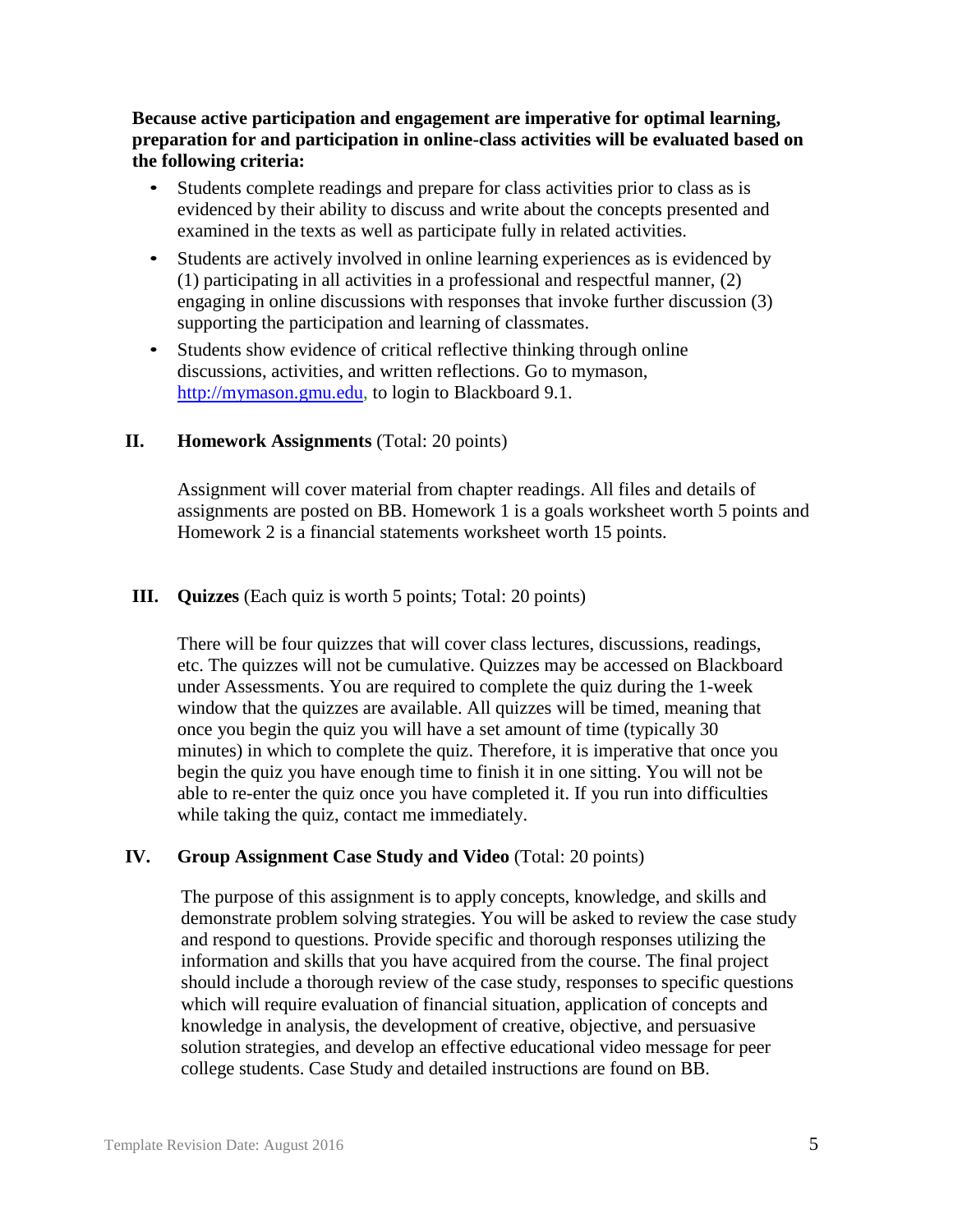# **Your financial case analysis should include the following items, as appropriate:**

- Discussion of family including strengths and weaknesses of the financial situation
- Correction of any misinformation that the individual or family has about financial topics
- Comments about the family's cash flow
- Comments about emotional issues related to the family's financial situation
- 3 to 5 recommended action steps to improve the family's financial situation
- Recommended financial products such as bank accounts, insurance policies, mutual funds
- Available resources that can assist the family to improve their finances
- Any other information that you feel is useful to the case
- References for source materials used to analyze the case (feel free to use your textbooks, class notes, Web sites, financial publications, and other resources to assist in your analysis)
- **V. Final Exam** (Total: 20 points)

# • **Other Requirements**

# **Attendance and Participation**

Because active participation and engagement are imperative for optimal learning, preparation for and participation in in-class activities will be evaluated based on the following criteria:

- Students complete readings and prepare for class activities prior to class as is evidenced by their ability to discuss and write about the concepts presented and examined in the texts as well as participate fully in related activities.
- Students are actively involved in in-class and online learning experiences as is evidenced by (a) participating in all activities, (b) engaging in small and large group discussions, (c) using laptops and other electronic devices only to support discussion and learning and not for non-academic uses during class time, (d) completing written work related to the activities, and (e) supporting the participation and learning of classmates.
- Students show evidence of critical reflective thinking through in-class and online discussions, activities, and written reflections.

*Note:* To determine whether the campus is closed due to inclement weather, call 703-993-1000 or go to [www.gmu.edu.](http://www.gmu.edu/)

# **Written Assignments**

All formal written assignments will be evaluated for content and presentation. The American Psychological Association, Sixth Edition (APA) style will be followed for all written work. All written work unless otherwise noted must be completed on a word processor and should be proofread carefully. (Use spell check!) If students are not confident of their own ability to catch errors, they should have another person proofread their work. When in doubt, they should check the APA manual. Portions of the APA manual appear at the Style Manuals link on the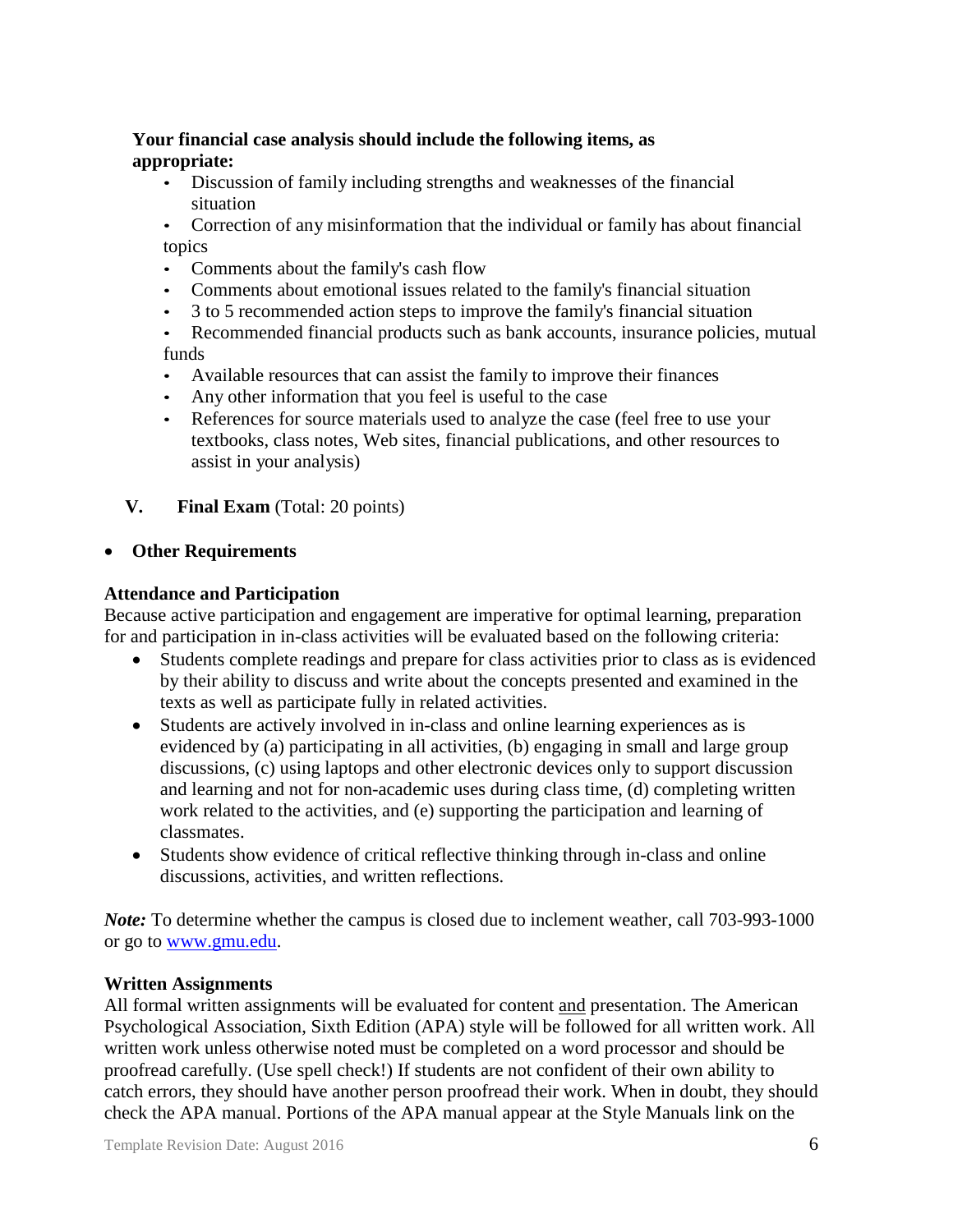Mason library web at [http://infoguides.gmu.edu/content.php?pid=39979.](http://infoguides.gmu.edu/content.php?pid=39979) Students may consult the Writing Center for additional writing support. Students will do the following:

- 1. Present ideas in a clear, concise, and organized manner. (Avoid wordiness and redundancy.)
- 2. Develop points coherently, definitively, and thoroughly.
- 3. Refer to appropriate authorities, studies, and examples to document where appropriate. (Avoid meaningless generalizations, unwarranted assumptions, and unsupported opinions.)
- 4. Use correct capitalization, punctuation, spelling, and grammar.
- 5. Type the paper with double spacing, indented paragraphs, 1-inch margins all around, and 12-point Times New Roman font.

| <b>Assignments</b>                    | <b>Due Dates</b>  | <b>Points</b>      |
|---------------------------------------|-------------------|--------------------|
| <b>Class Participation * Dialogic</b> | <b>ONGOING</b>    | 20                 |
| Posts on BB                           |                   |                    |
| <b>Homework Assignments</b>           | <b>WEEK: 2, 3</b> | 20                 |
| <b>QUIZZES X 4</b>                    | WEEK: 3, 5, 7, 10 | 20 (5 POINTS EACH) |
| <b>CASE STUDY</b>                     | WEEK 15           | 20                 |
| <b>FINAL EXAM</b>                     | <b>EXAM WEEK</b>  | 20                 |
| <b>TOTAL</b>                          |                   | 100                |
|                                       |                   |                    |

# • **Course Performance Evaluation Weighting**

# • **Grading Policies**

|                            |  | 97-100 A+ 87-89 B+ 77-79 C+ 60-69 D |  | Below 60 F |  |
|----------------------------|--|-------------------------------------|--|------------|--|
| 93-96 A 83-86 B 73-76 C    |  |                                     |  |            |  |
| 90-92 A- 80-82 B- 70-72 C- |  |                                     |  |            |  |

All CEHD undergraduate and graduate students are held to the university grading policies as described in the Academic Policies section of the current catalog, which can be accessed at [http://catalog.gmu.edu.](http://catalog.gmu.edu/) Those students enrolled in a CEHD Licensure Graduate Certificate program, however, must earn a B- or better in all licensure coursework. A degree-seeking graduate student will be dismissed after accumulating grades of F in two courses or 9 credits of unsatisfactory grades (C or F) in graduate courses. A 3.0 grade point average is required for completion of the graduate degree.

#### **Professional Dispositions**

Students are expected to exhibit professional behaviors and dispositions at alltimes.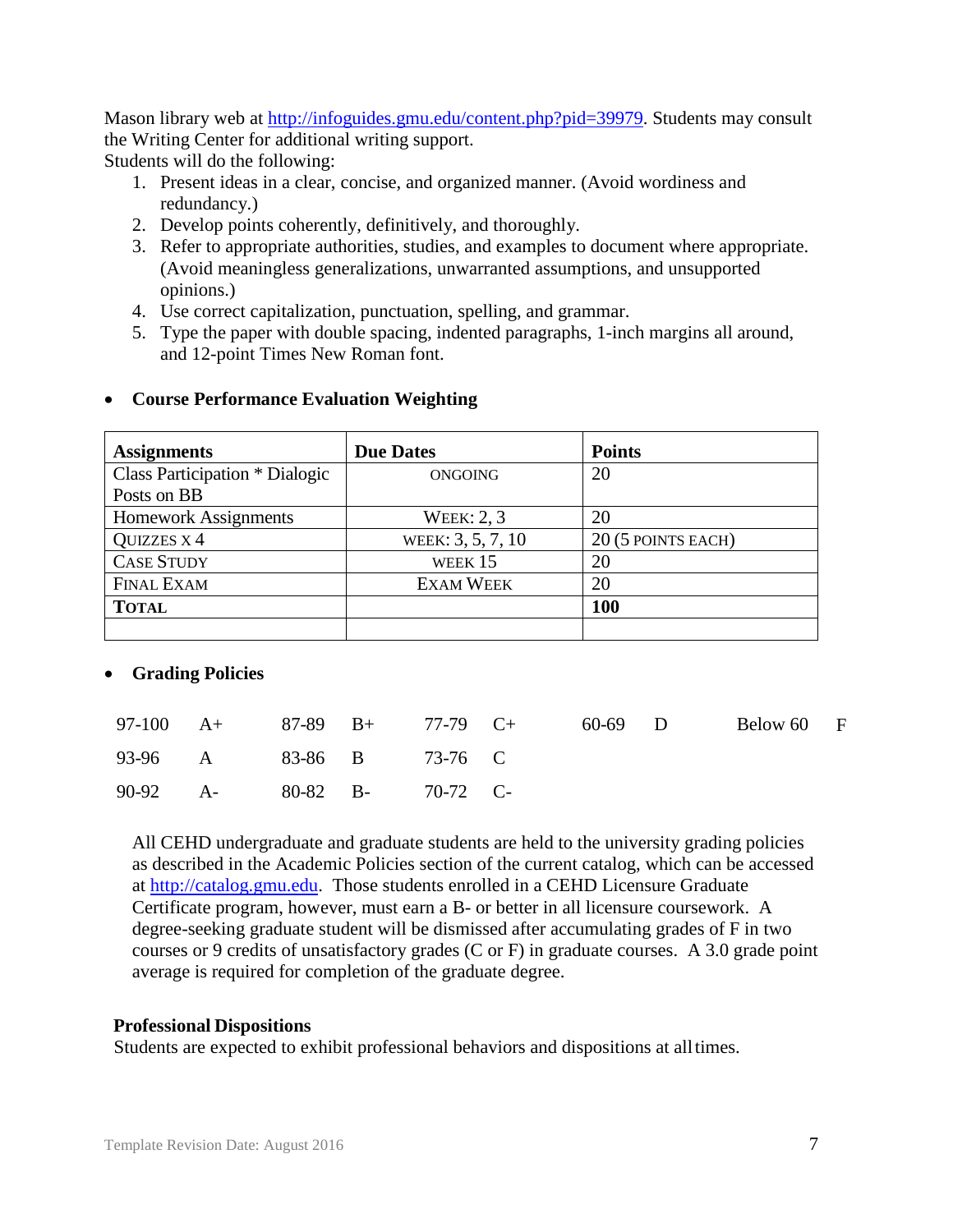# **Core Values Commitment**

The College of Education and Human Development is committed to collaboration, ethical leadership, innovation, research-based practice, and social justice. Students are expected to adhere to these principles: [http://cehd.gmu.edu/values/.](http://cehd.gmu.edu/values/)

# **GMU Policies and Resources for Students**

# *Policies*

- Students must adhere to the guidelines of the Mason Honor Code (see [http://oai.gmu.edu/the-mason-honor-code/\)](http://oai.gmu.edu/the-mason-honor-code/).
- Students must follow the university policy for Responsible Use of Computing (see [http://universitypolicy.gmu.edu/policies/responsible-use-of-computing/\)](http://universitypolicy.gmu.edu/policies/responsible-use-of-computing/).
- Students are responsible for the content of university communications sent to their Mason email account and are required to activate their account and check it regularly. All communication from the university, college, school, and program will be sent to students **solely** through their Mason email account.
- Students with disabilities who seek accommodations in a course must be registered with George Mason University Disability Services. Approved accommodations will begin at the time the written letter from Disability Services is received by the instructor (see [http://ods.gmu.edu/\)](http://ods.gmu.edu/).
- Students must follow the university policy stating that all sound emitting devices shall be silenced during class unless otherwise authorized by the instructor.

# *Campus Resources*

- Support for submission of assignments to Tk20 should be directed to tk20help@gmu.edu or [https://cehd.gmu.edu/api/tk20.](https://cehd.gmu.edu/api/tk20) Questions or concerns regarding use of Blackboard should be directed to [http://coursessupport.gmu.edu/.](http://coursessupport.gmu.edu/)
- The George Mason University Writing Center staff provides a variety of resources and services (e.g., tutoring, workshops, writing guides, handbooks) intended to support students as they work to construct and share knowledge through writing(see [http://writingcenter.gmu.edu/\)](http://writingcenter.gmu.edu/).
- The George Mason University Counseling and Psychological Services (CAPS) staff consists of professional counseling and clinical psychologists, social workers, and counselors who offer a wide range of services (e.g., individual and group counseling, workshops and outreach programs) to enhance students' personal experience and academic performance (see [http://caps.gmu.edu/\)](http://caps.gmu.edu/).
- The George Mason University Office of Student Support staff helps students negotiate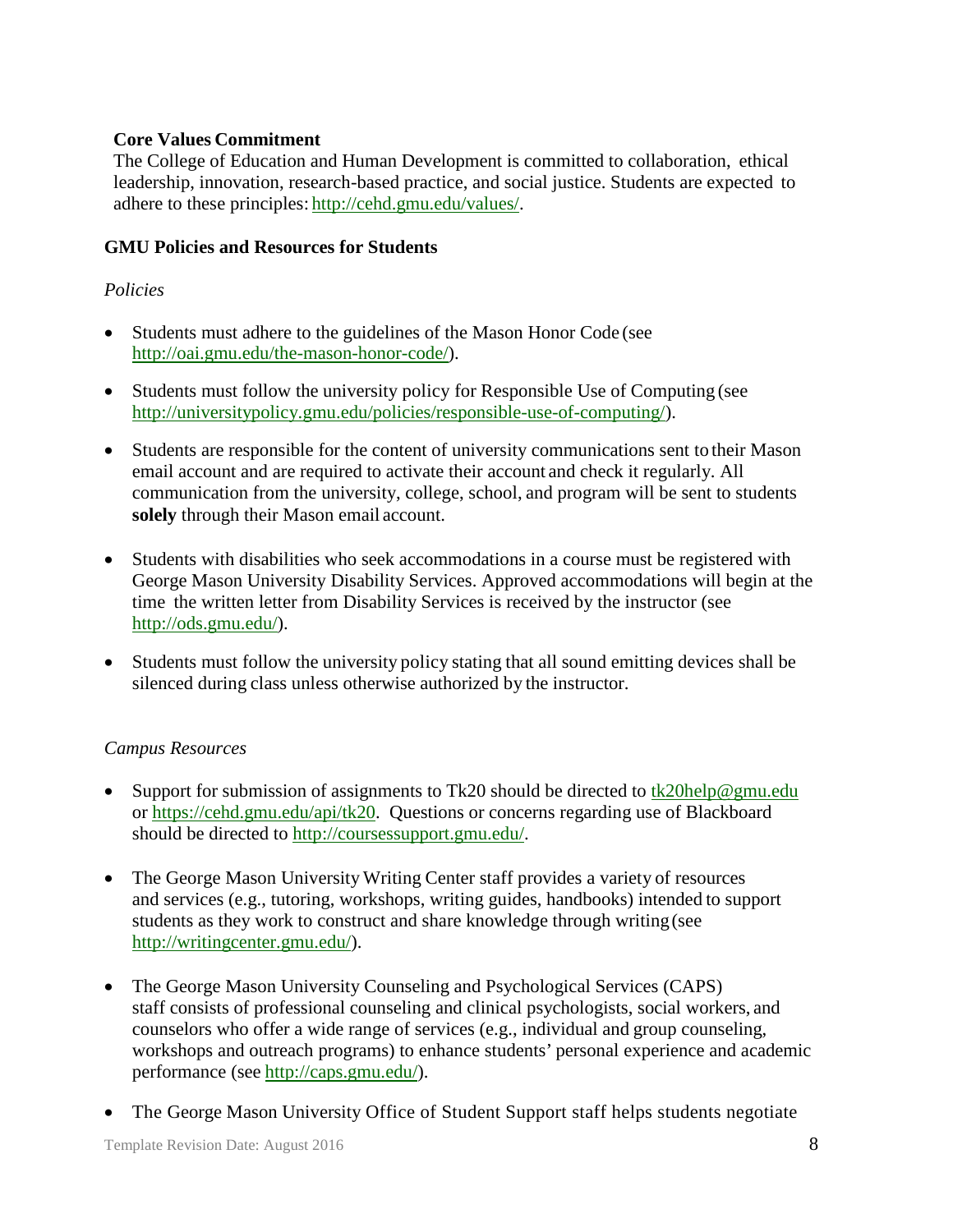life situations by connecting them with appropriate campus and off-campus resources. Students in need of these services may contact the office by phone (703-993-5376). Concerned students, faculty and staff may also make a referral to express concern for the safety or well-being of a Mason student or the community by going to [http://studentsupport.gmu.edu/,](http://studentsupport.gmu.edu/) and the OSS staff will follow up with the student.

# **For additional information on the College of Education and Human Development, please visit our website https://cehd.gmu.edu/.**

#### **Class Schedule**

| <b>Week/Date</b>       | <b>Topic</b>                                                                                                                                                                                                                                            | <b>Readings and Assignments</b><br><b>DUE</b>                                               |
|------------------------|---------------------------------------------------------------------------------------------------------------------------------------------------------------------------------------------------------------------------------------------------------|---------------------------------------------------------------------------------------------|
| <b>Course Overview</b> | <b>Understanding Personal and Family Finance</b>                                                                                                                                                                                                        |                                                                                             |
| Week 1                 | First Day of Classes: Introduction to Course<br>and Each Other; Syllabus Review<br>Please read over syllabus carefully and<br>ask questions for clarity as needed<br>Test browser, discussion boards, email<br>Introduce yourself to class<br>$\bullet$ | <b>INTRODUCTIONS ON</b><br><b>BLACKBOARD</b><br>Video: Your Life Your Money<br>Discussion 1 |
|                        | <b>Understanding Personal and Family Finance</b><br>What is Family Financial<br>Literacy/capability?<br>SMART goals, Money, Values,<br>Time Value of Money & Work Benefits                                                                              |                                                                                             |
| Week 2                 | <b>Understanding Personal and Family Finance</b><br>What is Family FinancialLiteracy/capability?<br>SMART goals, Money, Values,                                                                                                                         | <b>CHAPTER 1</b><br><b>HOMEWORK 1 DUE</b><br><b>DISCUSSION POST/CLASS</b>                   |
| Week 3                 | Financial Statements, Tools, and Budgets<br>Financial Supports (incl Govt. programs)                                                                                                                                                                    | <b>CHAPTER 3</b><br>QUIZ 1 (CHAPT $1 \& 3$ )                                                |
| Week 4                 | Managing Income Taxes<br>Tax programs and policies directed at<br>low- income families (e.g., EITC)                                                                                                                                                     | <b>CHAPTER 4</b><br><b>HOMEWORK 2 DUE</b>                                                   |
| Week 5                 | Managing Checking and Savings Accounts<br>Savings programs. Bank On, America<br><b>Saves</b>                                                                                                                                                            | <b>CHAPTER 5</b><br>QUIZ 2 (CHAPT $4 & 5$ )                                                 |
| Week 6                 | <b>Building and Maintaining Good Credit</b><br>Avoiding credit traps (e.g., predatory lending)<br>Credit and low-income families and<br>communities                                                                                                     | <b>CHAPTER 6</b><br><b>VIDEO-SUBPRIME LENDING</b><br><b>DISCUSSION POST/CLASS</b>           |